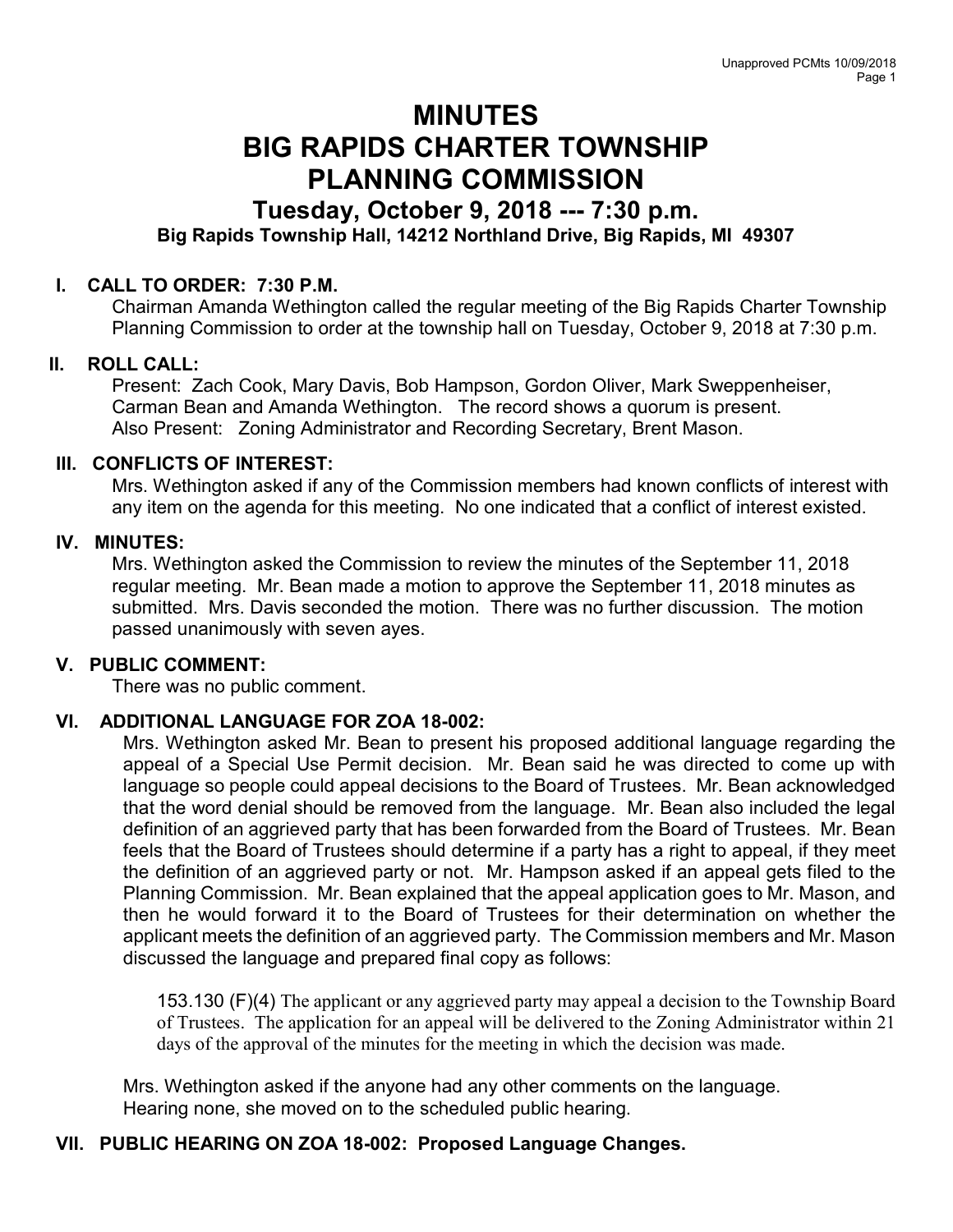Mrs. Wethington called the Public Hearing to order at 7:47 p.m. for ZOA 18-002, the proposed language changes to the Title 15 Chapter 153 Zoning. Mr. Mason reiterated that the hearing is for the public to comment on any of the proposed language changes.

Mr. David Hamelund of 18256 Taft Road was recognized by Mrs. Wethington. He said, having sat on both sides of the table for some time, the Township does need to recognize the adjacent property owner's rights as much as the property owners/applicants who are pursuing a Special Use Permit. He has seen many times over the years where it appears that the applicants seem to have more rights than the adjacent property owners, when it was the applicant that moved into the area, and there was little to no remedy for the adjacent property owners. He continued by saying that he was glad to see that the language for the SUP appeals process allowed for other aggrieved parties to be heard.

Mr. Bean replied by saying he likes that it gives the Planning Commission and the Board of Trustee some time to take pause and consider the matter a little further, no matter what the issue. It's not like we're saying you're going to eat this and you're going to like it. Mr. Sweppenheiser said that this is all part of the process. Mr. Bean agreed. He continued by repeating what Trustee Tony Geib said during a Board of Trustees meeting, even the worst criminals in the world have the opportunity to appeal. Mr. Bean said that we were directed to figure out how to put some language in that would allow for that, so here we are. He continued by saying he doesn't know how to make it any simpler. Mrs. Wethington said she thinks it sounds good. She continued by asking if everyone had a chance to look over the proposed changes. Mr. Bean commented on the number of changes that replaced "Zoning Board" with "Planning Commission." Mr. Mason agreed.

Mrs. Wethington asked if there were any other comments for the Public Hearing. There was no indication that anyone wanted to make any further comments, so the public hearing was closed at 7:53 p.m.

#### VIII. ACTION ON ZOA 18-002:

Mr. Bean made a motion to accept the proposed changes to the Zoning Ordinance language as set out in ZOA 18-002. Mr. Hampson seconded the motion. There was no further discussion. Mrs. Wethington called the question, and roll call vote passed unanimously with seven ayes.

## IX. OTHER BUSINESS:

Mr. Mason updated the members about the property at 22420 Woodward. He visited the property on October 1, 2018, and determined that very little had changed on the parcel. He walked the perimeter of the property and photographed the trash including the boat hull, the pile of old pallets and the old hot-tub. Mrs. Wethington asked if anything had been cleaned up. Mr. Mason did acknowledge that some of the trash/rubbish that was in the walk-out basement area appears to have been cleaned up, and there is evidence that some illegal burning has been taking place on the property. He has asked the Sheriff's office and the Michigan State Police to patrol in the evening hours in an effort to catch them in the act of burning illegally. Mr. Mason contacted our attorney, Mr. Brad Fowler, and requested that he file a motion of contempt against Mr. Warren. Then the Township can move ahead with the clean-up, with the costs being attached to the property taxes if Mr. Warren refuses to pay. The Township Board discussed having specifications written for the clean-up, and letting the project out to bid. Mrs. Davis asked about having more junk reappear after the specifications are written. Mr. Mason said that even if the clean-up were totally completed, no one knows when it might return to a similar state. Mr. Mason advised that he will not have any direct contact with the occupants